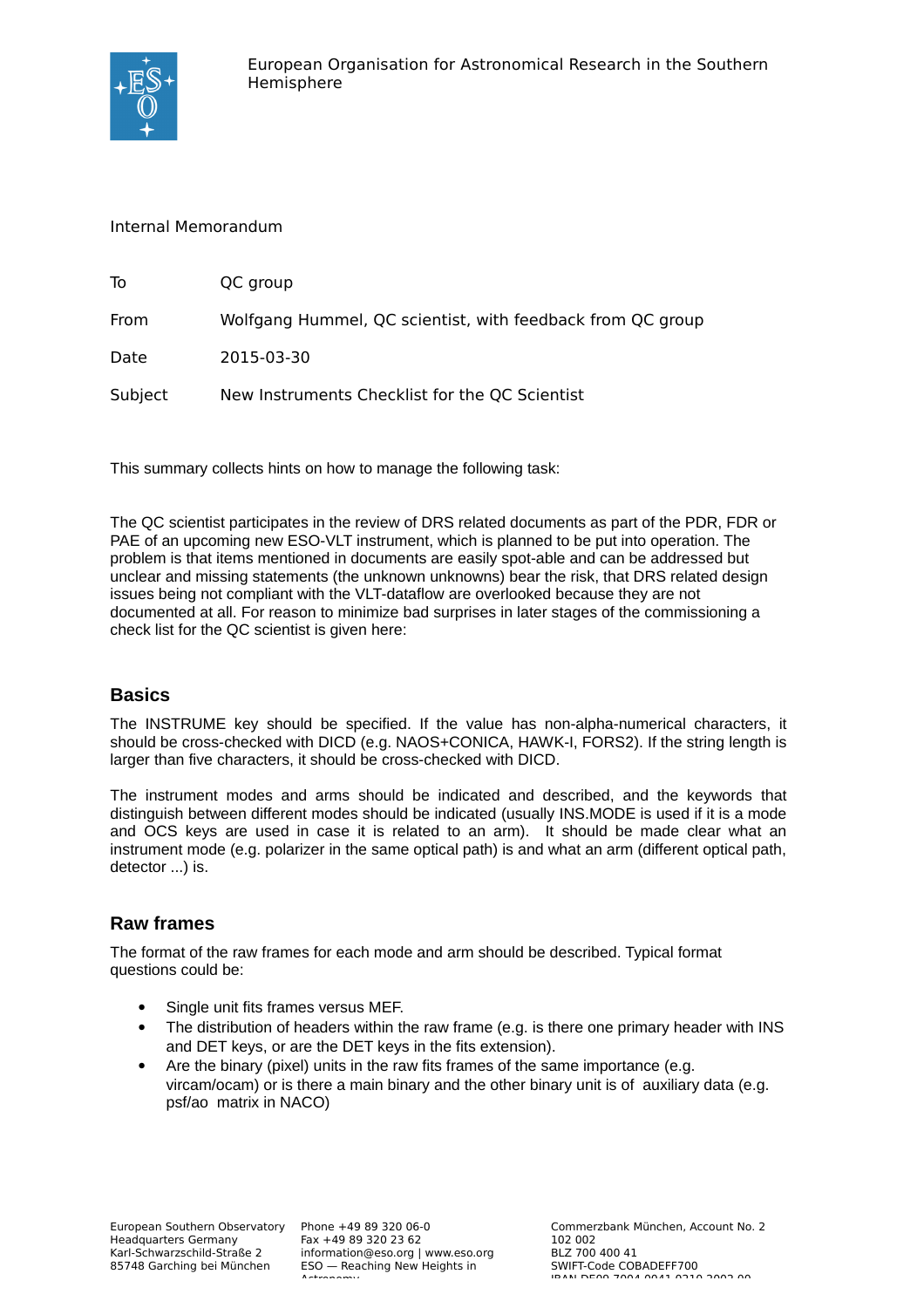- The distribution of pixel/binary units per extension (does the primary header contain binary units or not ?)
- A unique identification of each extension should be provided (EXTNAME, DET.ID, ...)
- For most of the keys like DPR and PRO.CATG a size limit of 30 characters has to be matched.
- The way the detector is operated should be mentioned:
	- For optical CCDs this can be: clocking parameters, binning, gain, windowing
	- For NIR detectors this can be: DIT range, NDIT range, NDIT averaging on the chip or NDIT summing up, windowing, cube mode, and the correlation mode (uncorrelated, double correlated or Fowler sampling).

# **OCA**

For each arm and mode, the calibration cascade should be given:

- The calibration plan document should cover all modes. The distinction between science data, calibration data (used to calibrate science data) and technical data (used to monitor the instrument health) should be consistent.
- It should be checked for uniqueness in match rules (e.g. if filter=A calibrate in this way, if filter=B calibrate optionally another way) to be avoided as far as possible.
- The design should be checked on pre-processing or processing, which involves products only (no trigger via raw frames).
- There should be no iterative processing outside a recipe (don't call the recipe again and again with its own product as input)
- recipes, which require only products as input, which in this case requires a 2-step processing within operations should be investigated for possible 1-step solutions.
- The classification keys (DPRs) should be indicated and the set of classification keys should be unique per RAW\_TYPE.
- Static calibrations must be in the format of a DICD compliant FITS table or pixel image, but not as plain text file.
- The match keys should be clearly mentioned per raw type.

### **Pipeline products**

The format of the products must be DICD compliant

- The PRO.CATG, also that of static calibrations, should be unique within the cascade.
- The PRO.DATANCOM should really give the number non-rejected frames, contributing to the product.
- PRO.CATG of the product should be the DO.CLASS of the requesting recipe. Exceptions should be justified.
- If two different RAW-TYPEs call the same recipe (e.g. Flux standard and science call the same recipe), the DO.CLASS and the resulting PRO.CATGs should be different.